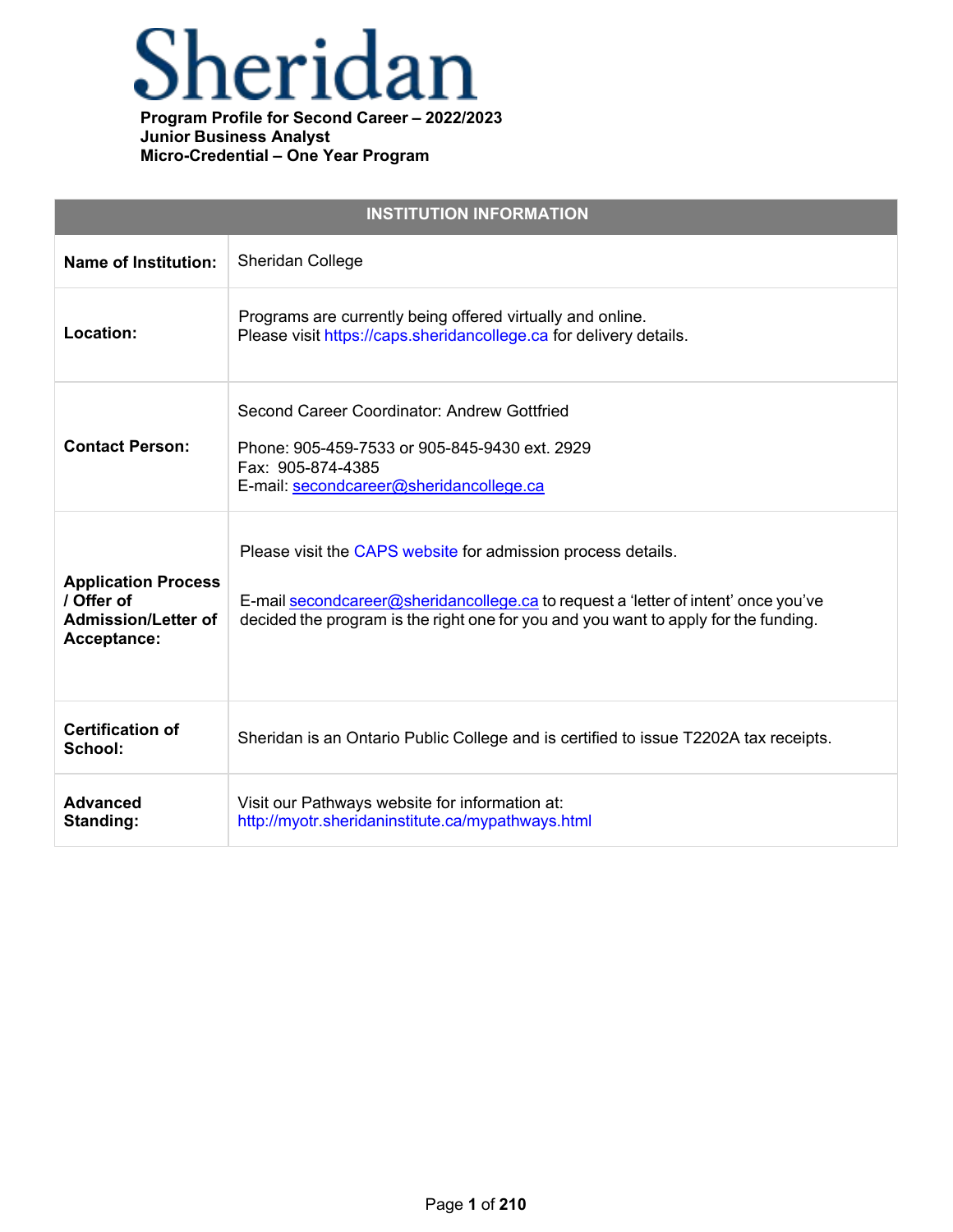

|                                                                                          |   |                                                                                                                                                                                                                                                                                                                                                                                    |              | <b>PROGRAM INFORMATION</b>           |              |                                      |  |
|------------------------------------------------------------------------------------------|---|------------------------------------------------------------------------------------------------------------------------------------------------------------------------------------------------------------------------------------------------------------------------------------------------------------------------------------------------------------------------------------|--------------|--------------------------------------|--------------|--------------------------------------|--|
| Program Name/<br><b>Credential:</b>                                                      |   | Junior Business Analyst / Micro-Credential                                                                                                                                                                                                                                                                                                                                         |              |                                      |              |                                      |  |
| <b>Program-Specific</b><br><b>Admission</b><br><b>Requirements:</b>                      |   | https://caps.sheridancollege.ca/products/junior-business-analyst.aspx                                                                                                                                                                                                                                                                                                              |              |                                      |              |                                      |  |
|                                                                                          | 1 |                                                                                                                                                                                                                                                                                                                                                                                    | $\mathbf{2}$ |                                      | 3            |                                      |  |
|                                                                                          | 1 |                                                                                                                                                                                                                                                                                                                                                                                    | $\mathbf{2}$ |                                      | 3            |                                      |  |
| <b>Program Offered</b><br><b>SEPTEMBER 2022</b><br><b>Start/End dates by</b><br>semester | 1 | Sept 12, 2022<br>to Dec 16,<br>2022                                                                                                                                                                                                                                                                                                                                                | $\mathbf{2}$ | Jan 9, 2023<br>to Apr 1,<br>2023     | 3            | May 8, 2023<br>to Aug $11$ ,<br>2023 |  |
| <b>Program Offered</b><br><b>JAN 2023</b><br><b>Start/End dates by</b><br>semester       | 1 | Jan 9, 2023<br>to Apr 1,<br>2023                                                                                                                                                                                                                                                                                                                                                   | $\mathbf{2}$ | May 8, 2023<br>to Aug $11$ ,<br>2023 | 3            | Sept 12,<br>2023 to Dec<br>16, 2023  |  |
| <b>Program Offered</b><br><b>MAY 2023</b><br><b>Start/End dates by</b><br>semester       | 1 | May 8, 2023<br>to Aug $11$ ,<br>2023                                                                                                                                                                                                                                                                                                                                               | $\mathbf{2}$ | Sept 12,<br>2023 to Dec<br>16, 2023  | $\mathbf{3}$ | Jan 8, 2024<br>to<br>Apr 19, 2024    |  |
| Program Length/<br><b>Hours/Weeks:</b>                                                   |   | Program duration (weeks): 42<br>Total instructional hours: 126<br>Programs starting in September have a holiday break of approximately 3 weeks.<br>Programs starting in January and May run continuously over 8 months (no summer<br>break), with two weeks between semesters.<br>Students will be notified about their class schedule prior to the beginning of each<br>semester. |              |                                      |              |                                      |  |
| <b>Class Size:</b>                                                                       |   | Approximately 35                                                                                                                                                                                                                                                                                                                                                                   |              |                                      |              |                                      |  |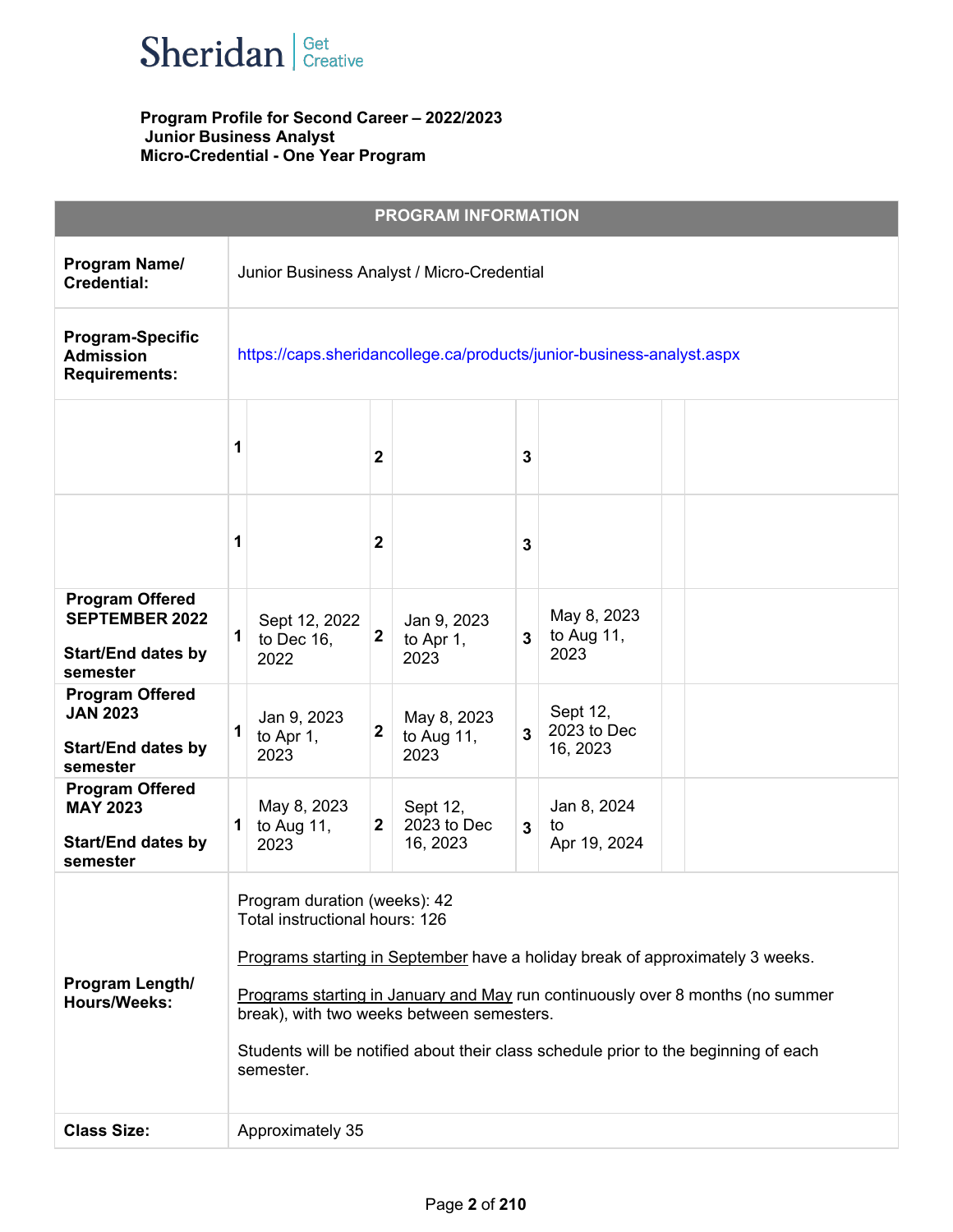

| <b>Course Outline:</b> | https://www.sheridancollege.ca/programs/courses/course-outline-search |
|------------------------|-----------------------------------------------------------------------|
|                        |                                                                       |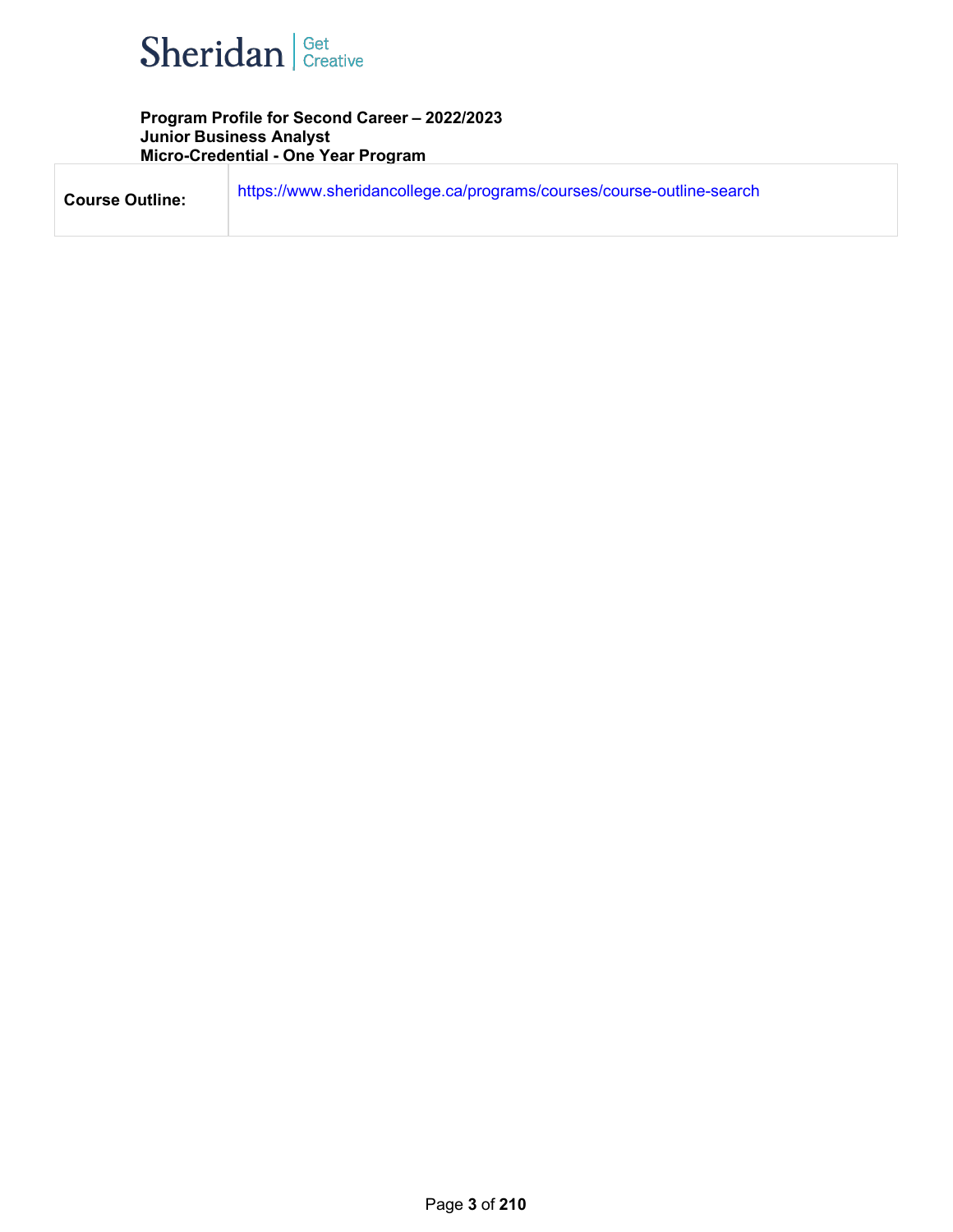

|                                                                                                           | \$1193.94                                                                                                                                                                                                                                                                                                                                                                                                                                                                                                                                                                                                                                                                                         |
|-----------------------------------------------------------------------------------------------------------|---------------------------------------------------------------------------------------------------------------------------------------------------------------------------------------------------------------------------------------------------------------------------------------------------------------------------------------------------------------------------------------------------------------------------------------------------------------------------------------------------------------------------------------------------------------------------------------------------------------------------------------------------------------------------------------------------|
| <b>Annual Tuition:</b><br>(applicable at time<br>of publication -<br>subject to change<br>without notice) | (Delivered through OntLearn) The tuition fee would be slightly different if students register<br>for a combination of OntarioLearn and SLATE courses. SLATE sections are priced at<br>\$302.98.<br>https://caps.sheridancollege.ca/products/junior-business-analyst.aspx<br>Tuition fees are regulated by the Ministry of Advanced Education and Skills Development<br>and a change could be made by action of the Ontario Government.<br>As the Fee Guide is prepared in advance, Sheridan reserves the right to make changes<br>due to errors and omissions. Additional fees will apply for some programs with a<br>modified curriculum. All information provided is current as of publication. |
| Parking:                                                                                                  |                                                                                                                                                                                                                                                                                                                                                                                                                                                                                                                                                                                                                                                                                                   |
| (applicable at time<br>of publication -<br>subject to change<br>without notice)                           | https://epark.sheridancollege.ca/                                                                                                                                                                                                                                                                                                                                                                                                                                                                                                                                                                                                                                                                 |
| <b>Book Costs:</b><br>(applicable at time<br>of publication -<br>subject to change<br>without notice)     | \$420.50                                                                                                                                                                                                                                                                                                                                                                                                                                                                                                                                                                                                                                                                                          |
| <b>Other Costs:</b>                                                                                       | Ancillary fees - \$122.7                                                                                                                                                                                                                                                                                                                                                                                                                                                                                                                                                                                                                                                                          |
| <b>Payment Policy for</b><br><b>Second Career:</b>                                                        | Purchase your course from our CAPS website when the courses become available and<br>provide your receipt to your ministry.                                                                                                                                                                                                                                                                                                                                                                                                                                                                                                                                                                        |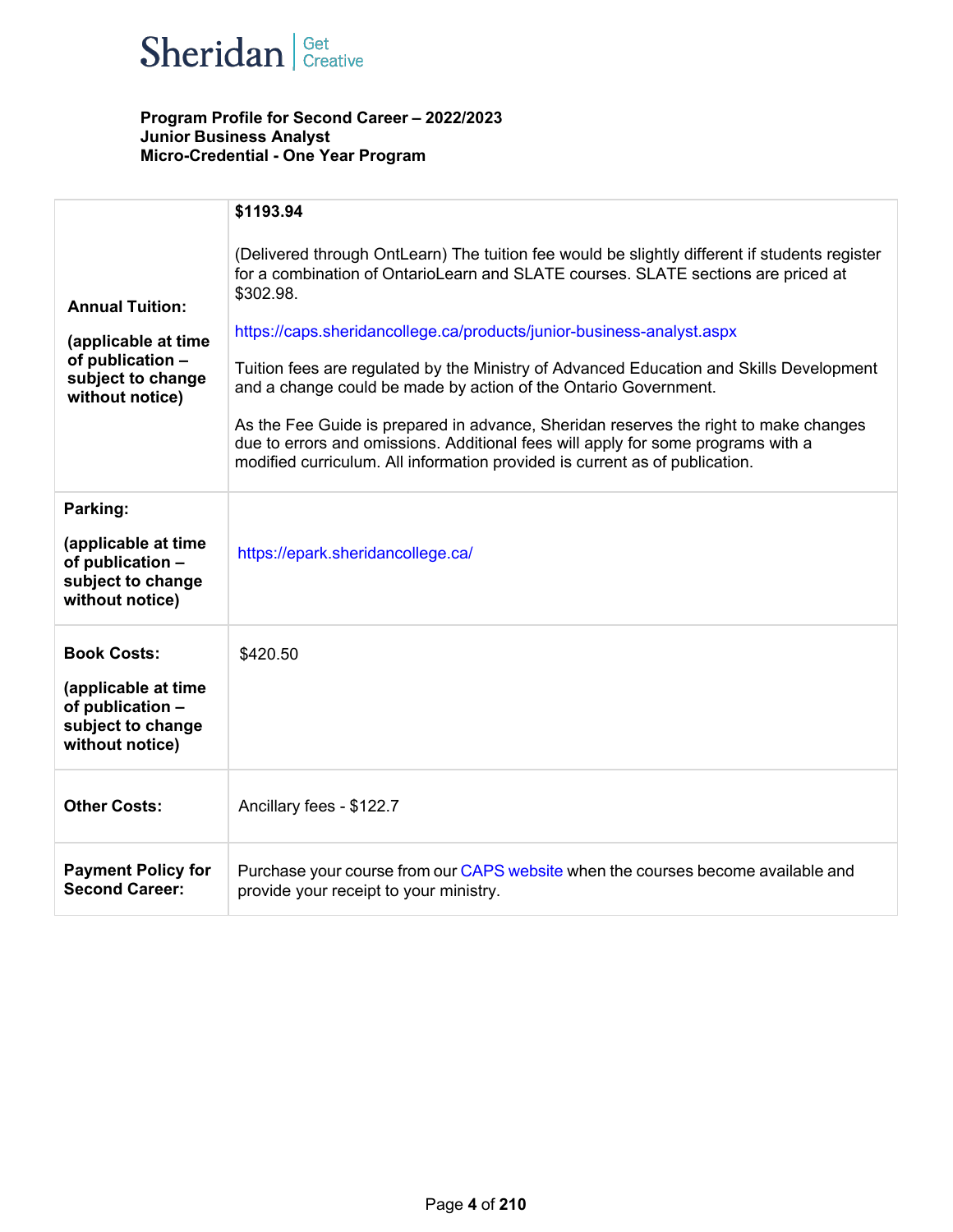

| <b>Withdrawal/Refund</b><br><b>Policy</b>                                                                      | For refunds or withdrawals, please visit:<br>https://caps.sheridancollege.ca/student-guide/transfers-refunds-and-withdrawals.aspx<br>Please note: As a Second Career-funded student, all refunds are to be returned to your<br>funder.                                                                                                                                                                                             |
|----------------------------------------------------------------------------------------------------------------|------------------------------------------------------------------------------------------------------------------------------------------------------------------------------------------------------------------------------------------------------------------------------------------------------------------------------------------------------------------------------------------------------------------------------------|
| <b>Your Second Career</b><br>and Career<br><b>Opportunities:</b>                                               | Students can expect to learn elicitation, modeling, and engagement management skills in<br>order to better position themselves to achieve Business Analyst roles.                                                                                                                                                                                                                                                                  |
| Please identify the<br>main skill learners<br>can expect to gain<br>upon completion of<br>the micro-credential | Describe the roles and responsibilities of the business analyst in an enterprise.<br>$\bullet$<br>Conduct strategy analysis, risk assessments, and change strategy determinations.<br>$\bullet$<br>Apply theory, principles, and techniques of businessanalysis.<br>$\bullet$<br>Facilitate, negotiate, and communicate techniques related to business analysis<br>performance.<br>Develop and implement a business process model. |
| <b>Method of</b><br>Instruction:                                                                               | online                                                                                                                                                                                                                                                                                                                                                                                                                             |
| <b>Equipment</b><br><b>Availability:</b>                                                                       | Students will have access to computers in open access computer labs.                                                                                                                                                                                                                                                                                                                                                               |
| <b>Instructor</b><br><b>Qualifications:</b>                                                                    | Our faculty is hired based on a combination of industry experience and academic<br>qualifications. Most faculty have relevant Master's degrees and/or professional<br>certifications where applicable.<br>Our faculty is provided with opportunities to engage in professional development to<br>ensure currency in their field and proficiency in teaching adults.                                                                |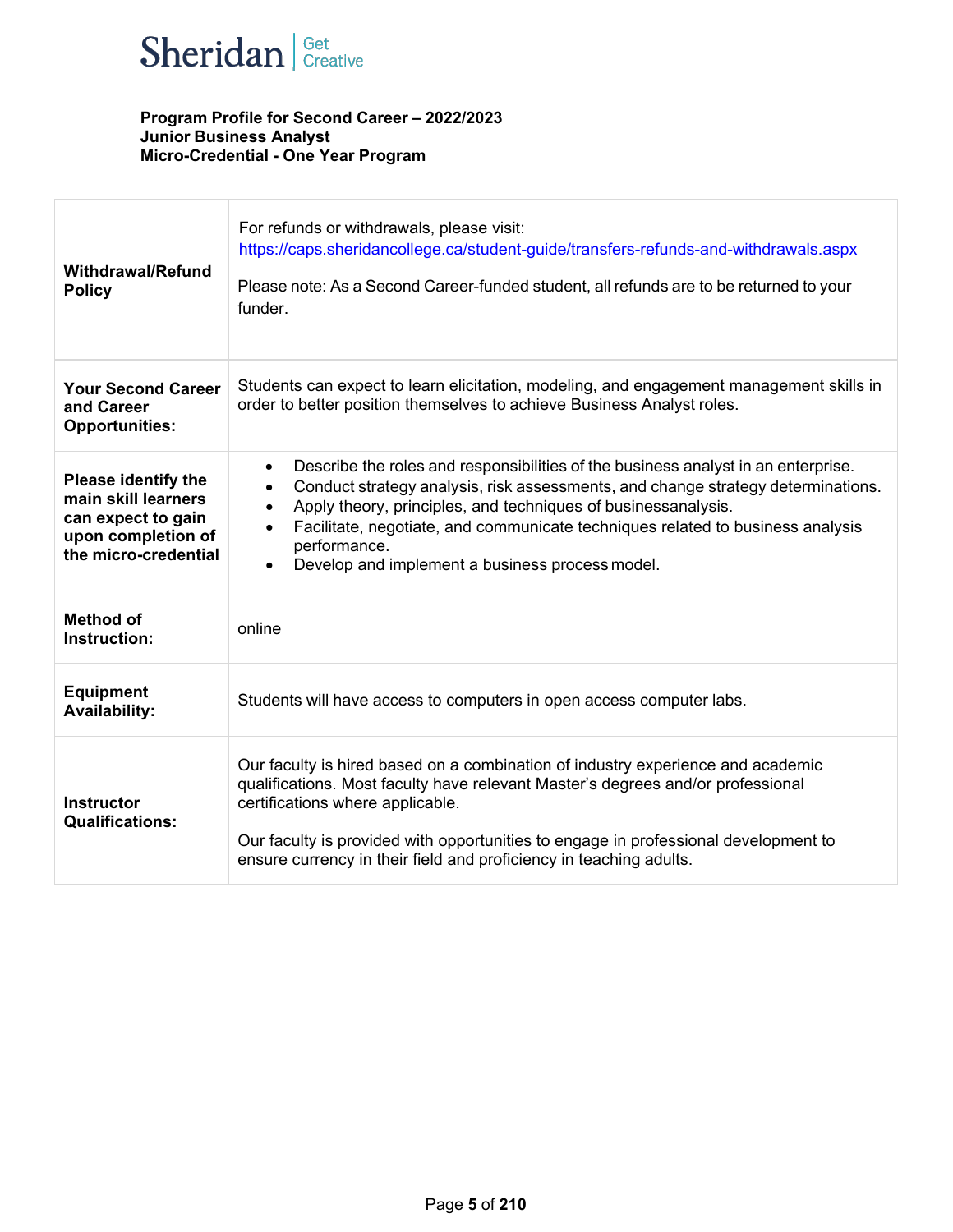

| <b>Curriculum Design:</b>                                                         | All programs are designed and kept up to date with input from Research and Innovation<br>teams which include representation from employers and industry organizations.<br>The Centre for Teaching and Learning at Sheridan oversees the design of new programs<br>and courses and maintains a schedule of program review to keep programs up to date.                                                                                                                                                                                                                                                                   |  |  |
|-----------------------------------------------------------------------------------|-------------------------------------------------------------------------------------------------------------------------------------------------------------------------------------------------------------------------------------------------------------------------------------------------------------------------------------------------------------------------------------------------------------------------------------------------------------------------------------------------------------------------------------------------------------------------------------------------------------------------|--|--|
| <b>Evaluation of</b><br>Instructors,<br><b>Courses and</b><br>Programs:           | Students have the opportunity to complete a formal evaluation of the course and instructor<br>at the end of each course.<br>Public colleges must survey students, graduates and employers as mandated by the<br>Ministry of Advanced Education and Skills Development to obtain information on Key<br>Performance Indicators (KPIs). Please visit:<br>https://www.sheridancollege.ca/about/administration-governance/policies-accountability/<br>key-performance-indicators                                                                                                                                             |  |  |
| <b>Physical Facilities:</b>                                                       | Sheridan classrooms and campus facilities are accessible and are designed to support a<br>wide range of applied learning activities. Classrooms and labs are equipped with modern<br>technology, including digital AV teaching and learning aids. Our Trafalgar, Davis and<br>Hazel McCallion campuses have physical fitness facilities, full-service cafeterias, modern<br>learning resource centres and vibrant student centres which contribute to supporting<br>student learning and life. Each campus has attractive grounds that provide a relaxing<br>counterpoint to the hustle and bustle of student activity. |  |  |
| <b>Additional Supports</b><br>and Resources:                                      | As a public college, Sheridan is able to offer a full range of student services and supports.<br>Please review our services by visiting:<br>https://www.sheridancollege.ca/student-life/student-services                                                                                                                                                                                                                                                                                                                                                                                                                |  |  |
| <b>Accessibility:</b>                                                             | The Accessible Learning Services Office facilitates equal access for eligible students with<br>disabilities by coordinating reasonable academic accommodations and support services.<br>For more information on student accommodations, please visit:<br>https://www.sheridancollege.ca/student-life/student-services/accessible-learning-services                                                                                                                                                                                                                                                                      |  |  |
| <b>Key Performance</b><br>Indicators (KPI) -<br>(graduation,<br>employment rates) | https://www.sheridancollege.ca/about/administration-governance/policies-accountability/<br>key-performance-indicators                                                                                                                                                                                                                                                                                                                                                                                                                                                                                                   |  |  |
| <b>ADDITIONAL NOTES</b>                                                           |                                                                                                                                                                                                                                                                                                                                                                                                                                                                                                                                                                                                                         |  |  |